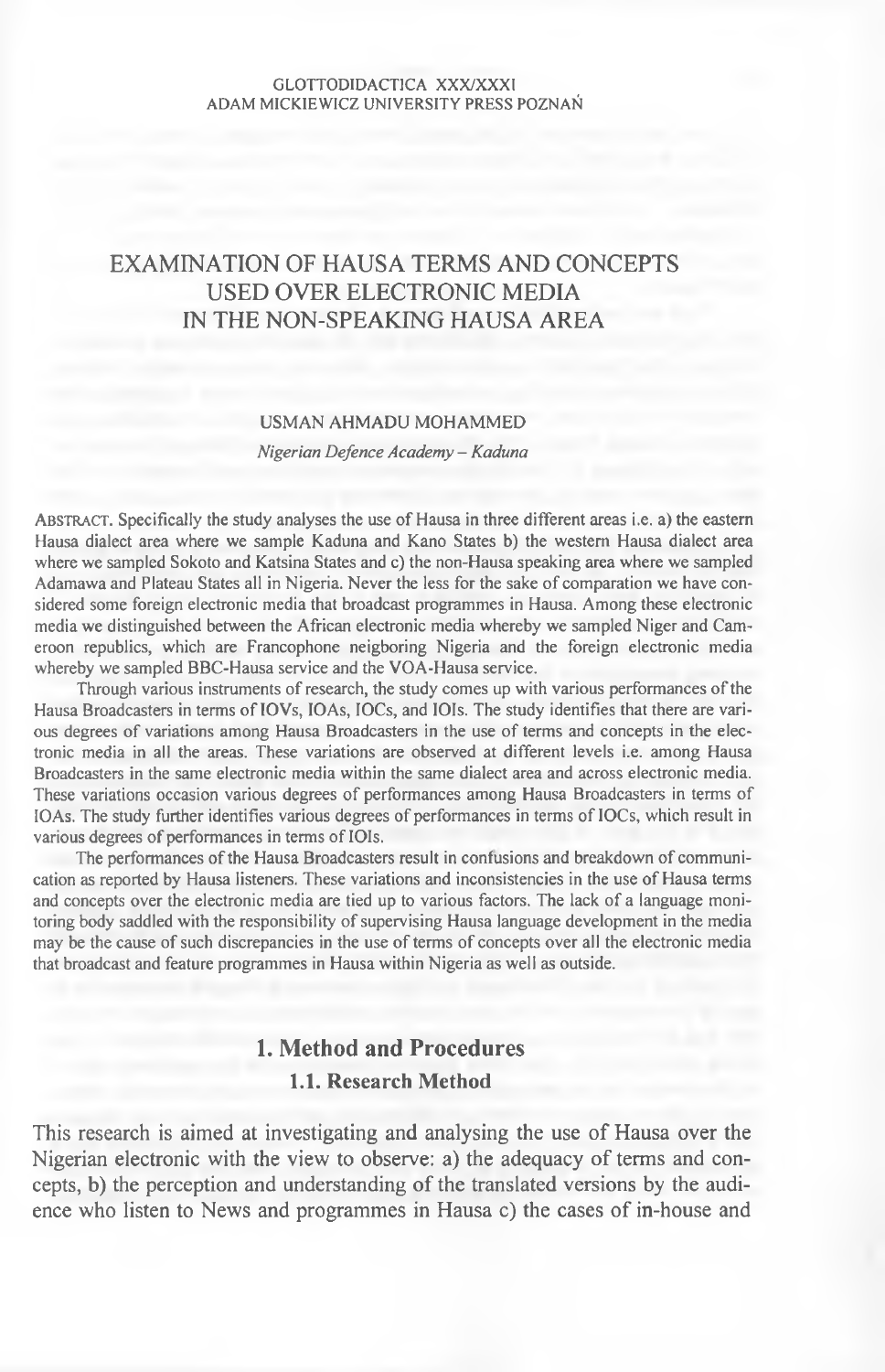out-house inconsistencies in the use of terms and concepts in Hausa and d) the problems associated with Hausa translations in the broadcast Media. The inconsistencies thus identified are then correlated to certain factors such as the dialectal differences of the Broadcasters/Editors of Hausa in the electronic Media, the level of training and/or experience of these Broadcasters and/or Editors etc. For this type of Research various approaches may be employed depending on the focus of the Research.

There are various Methods of research. Among these Research Methods we have the Historical Method, which accounts for the past events, the Descriptive Method, which accounts for the existing situations, the Experimental Method, which is concerned with the evaluation of relationship between variables and the Analytical Method that concentrates on Statistics not only to describe but also to interpret the data. Ndagi (1984:99) argues that Descriptive Method "is concerned with the collection of data for the purpose of describing and interpreting conditions, practices, beliefs, attitudes etc. However the central method is not just the description of what is but (also) the discovery of meaning..."

The second Method adopted for the analysis in this research is the Analytical Survey Method, which is not only descriptive in nature but also interpretative in its statistical sense. Statistics, which is part of the Analytical Survey Method, is used in this research to determine various degrees of variation in the use of terms and concepts in electronic Media. The Analytical Survey Method presents an interesting description of the method, which is aimed at reducing data to figures for the sake of interpretations. There figures that represent different statistical observations are used to unravel certain realities. The analytical survey method comprises two components, each of which is determined by certain statistical activities aimed at the classification and organization of the data. The components of the Analytical Survey Method are: a) Descriptive Statistics and b) Inferal Statistics. For the sake of this study we consider Descriptive Statistics, which comprises statistical observations such as: Mean, Standard Deviation, Average Deviation and Dispersion Range. These statistical observations are measurements that are classified under the Central Tendency (we are going to discuss these statistical observations further below). Two scales are used in this research to determine the two instances in the use of terms and concepts. These instances are: a) the inconsistencies in the use of terms and concepts where we distinguish between the degree of inconsistencies within each Media establishment i.e. in-house inconsistencies and b) the degree of inconsistencies across Media establishments i.e. outhouse inconsistencies. For these types of considerations the statistical units of measurements we use are: a) the instances of inconsistencies among the respondents within or across the Media establishments are measured with the statistical unit referred to as the "Instance of Inconsistency" (henceforth *IOI)* while b) the adequacies of the renditions of terms and concepts from the SL to the TL is measured with the statistical unit referred to as the "Instance of Adequacy"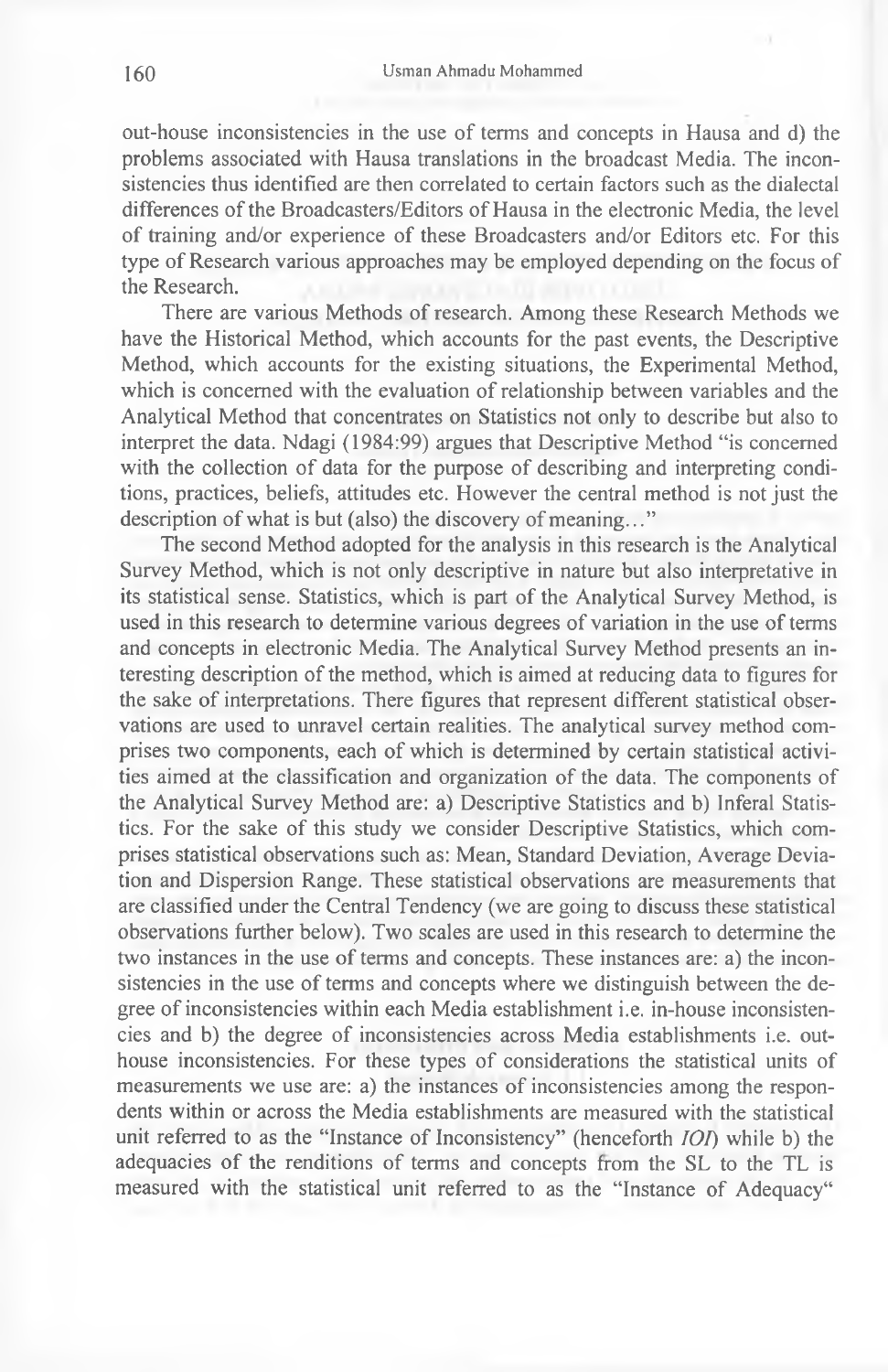(henceforth *IOA*) and the instances of variations among the respondents within or across the Media establishments are measured with the statistical unit referred to as the "Instance of Variation" (henceforth *IOV)(* the explanations of these statistical units will be presented further below).

### 1.1.1. Instruments Used

In order to undertake a research project of this nature, there is the need to develop one or more instruments of research. These instruments of research are tools of the exploitation and exploration of the field of research with the view to obtain data, which are used for the analyses.

In the Research five (5) instruments of research are used in order to systematically capture and interpret data. These instruments are: 1) Questionnaire, 2) Interview, 3) Statistics, 4) Sampling and 5) Unobtrusive Observation. In order to acquaint ourselves with the operation and adaptability of these instruments of research, we intend to discuss them extensively in the subsequent Sub-Sections be $low$ .

#### 1.1.2. Sampling

Sampling procedures in this research takes into account some selected variables such as the dialectal differences, the educational attainment, and the experience of the broadcasters. Sampling procedures determine the universe of the research and its populace. The criteria used in the selection of this representative sample are related to whether the area of broadcast is originally Hausa speaking area i.e. endoglotic or the area is not originally Hausa speaking area i.e. exoglotic. Within the endoglotic area we consider Kaduna, Kano States representing the Eastern Hausa dialects and Sokoto and Katsina States representing the Western Hausa dialects. Within the exoglotic area we consider Adamawa and Plateau States. For the sake of comparison we consider foreign Media Houses that also broadcast in Hausa such as the BBC-Hausa Service (the British Broadcasting Corporation), VOA-Hausa Service (Voice of America), *La Radio et Television Nationale du Niger* (in Niger Republic) and *Radio Diffusion Nationale de Garoua* (in Cameroon Republic). In sum we have ten (10) Media establishments. Hausa Editors/Broadcasters in all these electronic Media within and across the Country i.e. Nigeria are administered the Questionnaire designated to them. Five to Ten Questionnaires are sent to each Media establishment. This is because the number of Hausa Broadcasters/Editors in these Media Houses varies from five to ten. A total number of hundred (100) Questionnaires are sent to these Electronic Media for the Respondents who are Hausa Broadcasters/Editors.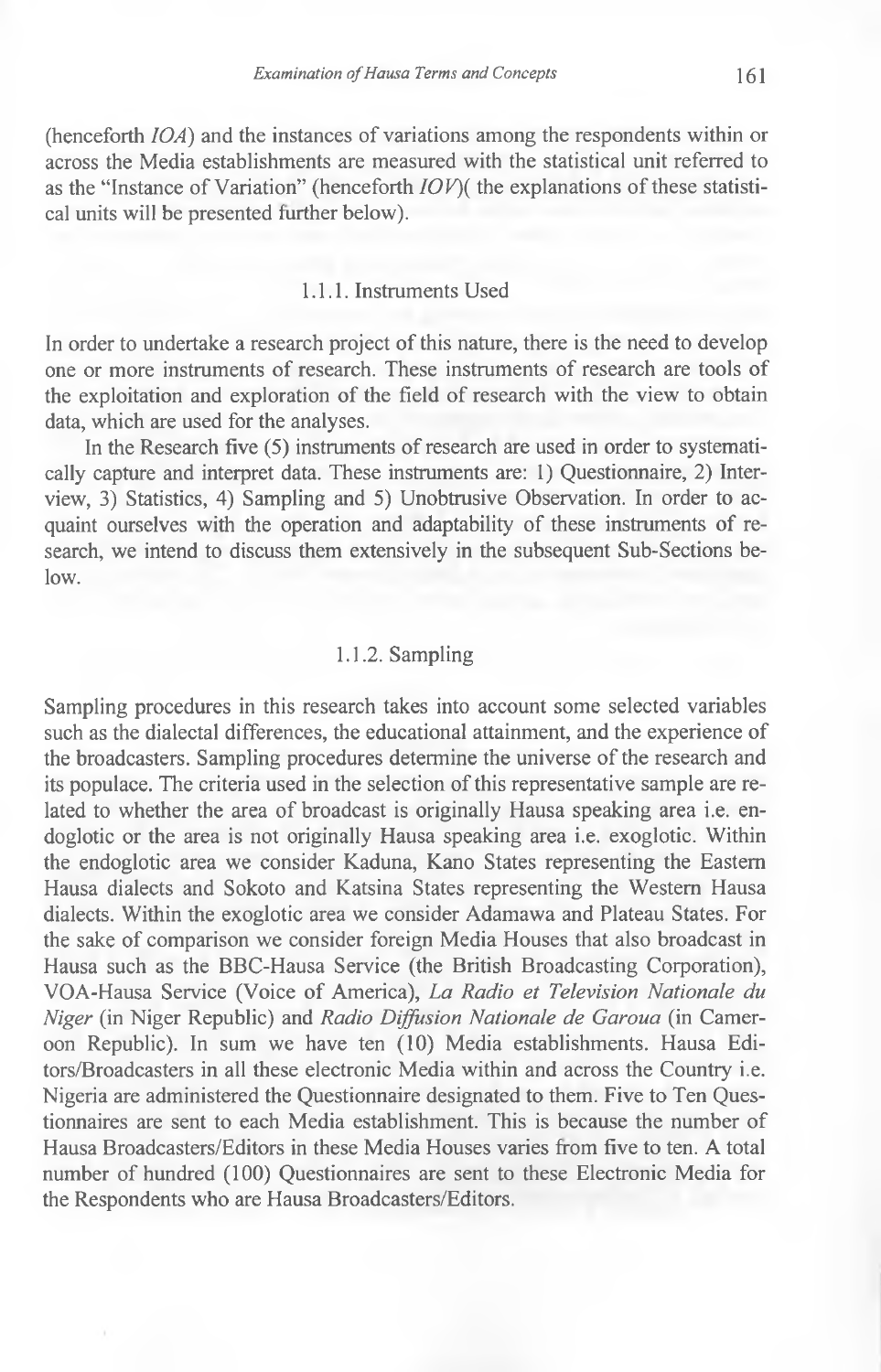The theoretical basis of sampling adopted for the selection of Hausa listeners is from Labov's (1972b:37) concept of "random sampling". This theoretical concept advocated by Labov (op.cit.) is meant to select Respondents through a process where each individual within the area of the study is given a chance of being considered as a Respondent. A technique that is said to involve randomisation, various procedures are adopted. Among these procedures include: a) Roulette Wheel, b) Lottery Method, c) Table of random numbers etc. These procedures of random sampling are aimed at arriving at an un-bias sample. The central idea underlining this concept is to extract from the target population i.e. the entire population under study, a research population i.e. a research sample devoid of bias. The number of fifty (50) Respondents is selected through this process in each State sampled out here for the purpose of this study. For the sake of analysis and comparisons the number of fifty Respondents are also selected through the same process in three neighbouring Countries i.e. Cameroon, Niger Republic and Chad. These respondents are listeners of Hausa News and feature programmes. Seven hundred (700) Respondents/Hausa Listeners are sampled out of various States and cities in the neighbouring Countries. These Respondents are administered the appropriate Questionnaires for the Hausa Listeners/Viewers. The sampling procedure does not take into account social variables such as sex, educational background, and age.

#### 1.1.3. Statistics

Statistics is yet another instrument used in this study. Statistics is a scientific means of taking numerical facts and translate them meaningfully. In a study Statistics is used as an instrument while the Questionnaires are used for the exploration of the field of the study, Statistics helps in the interpretation of the product obtained from the field of study. Statistics is used to determine with accuracy the levels adequacies, consistencies and inconsistencies among the electronic Media in the uses of terms and concepts. In order to measure statistically the degree of adequacies among the electronic Media, the unit of the measurement used is the "Instance of Variation" (henceforth *IOV),* which is the score as result of inadequate use of a term and/or concept. While the unit for the measurement of the consistencies is the "Instance of Inconsistency" (henceforth *IOI)* which is the score as result of inconsistent use of a term and/or concept. Statistics has its own characteristics in terms of organisation and classification of the data obtained. Since in the Research we use it (i.e. Statistics) as an instrument for the interpretation of the data obtained, it is deemed necessary to discuss these characteristics in order to understand the operational system of the instrument. The characteristics of the instrument i.e. Statistics are: a) Central Tendency, b) Data Spread, c) Relationship, d) Correspondence with Nature. In this study, we consider only two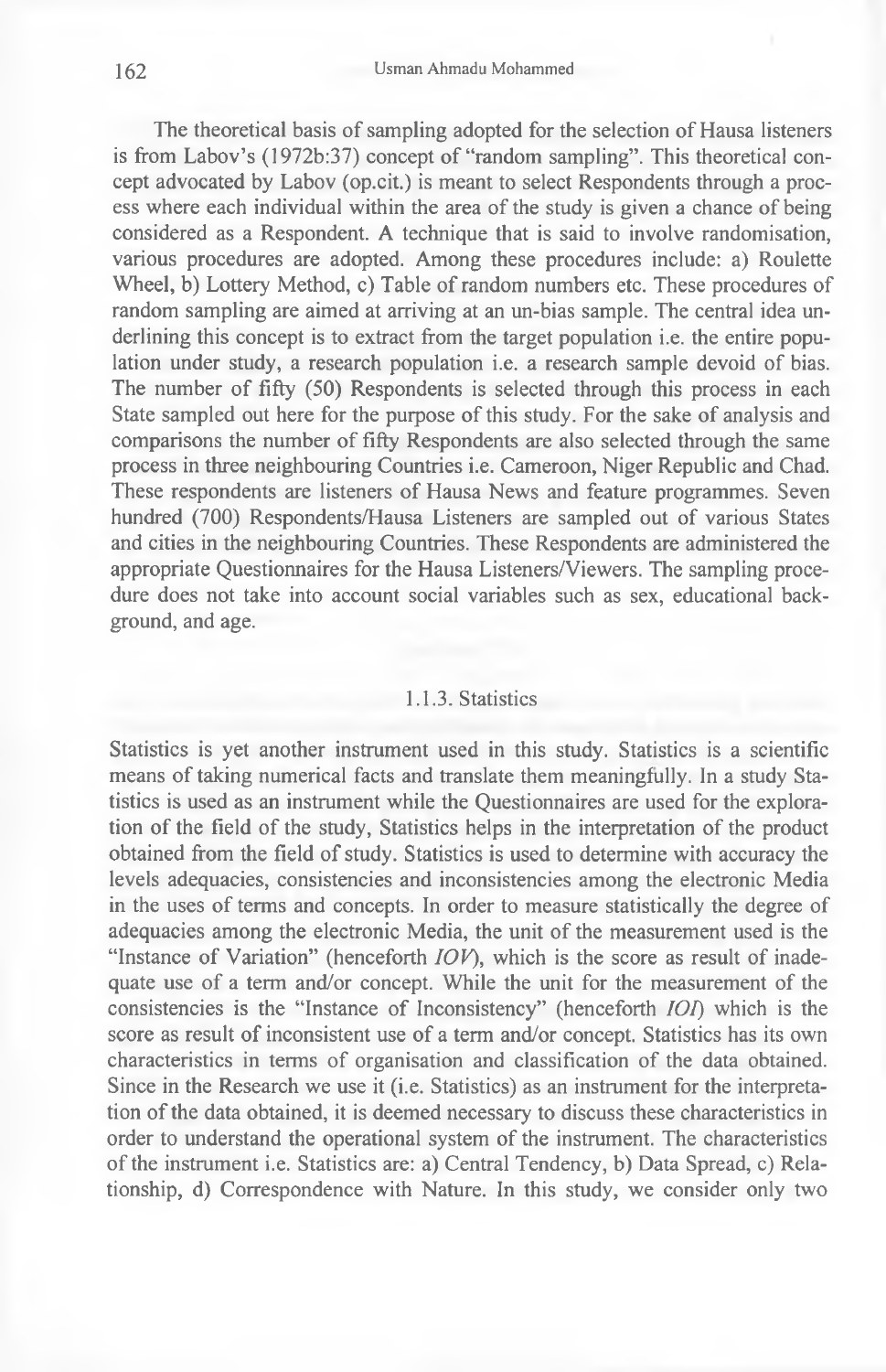characteristics namely the Central Tendency and the Data Spread. This is due to the fact that in this study we are concerned with Descriptive Statistics. For the sake of clarity we deem it necessary to present and discuss these characteristics.

#### **1.2. Theoretical Framework**

The Theoretical Framework adopted in this study is adapted from Simpson's (1985) "Translation Criticism" theory with some modifications due to the focus of our research, which is the case of the study of inconsistencies in the use of terms and concepts over the Media. Simpson's theory is based on" positive and negative points" of the translation in the electronic Media. This study is particularly concerned with the negative points since one of the objectives of this research is to determine the level of inconsistencies within each electronic Media and across the electronic Media which use Hausa for the broadcast of News and feature programmes. Moreover we intend to use the principle of Adequacy as reflected in Viney and Darbelnet (1958) in order to assess the level of adequacy of the terms and concepts used i.e. to determine whether the equivalence is well motivated. For instance when there is a case of multiple interpretations of a concept we use our standard obtained from the *Hausa Lexical Guide* to determine the most adequate interpretation in which the sub-categorisation frame is captured.

## **2. Analyses**

In this Sub-Section we intend to compare the Respondents' performances in terms of *IOVs* and *10As* within individual electronic Media in each State sampled here for the sake of this study. In addition the analyses are expected to reflect various degrees of *IOIs* among the electronic Media within the Country and abroad. We intend in the same vain to compare the performances of the Respondents within the electronic Media in the same dialectal area and in the electronic Media across dialectal areas. These comparisons are equally extended to the Foreign Western and African electronic Media. These analyses are correlated with the characteristics of Hausa Listeners both within the Country i.e. Nigeria and outside. In addition, the analyses are expected to reflect the extent to which these individual electronic Media converge and/or diverge in the application of terms and/or concepts over the electronic Media.

The Non-Hausa Speaking area is one the three areas considered for this Research project. The electronic Media in two States: Plateau and Adamawa States are considered. First we start with the electronic Media in Plateau State

The Plateau State Radio is a State owned Media. The Respondents in this electronic Media possess a good competence in two working languages. We can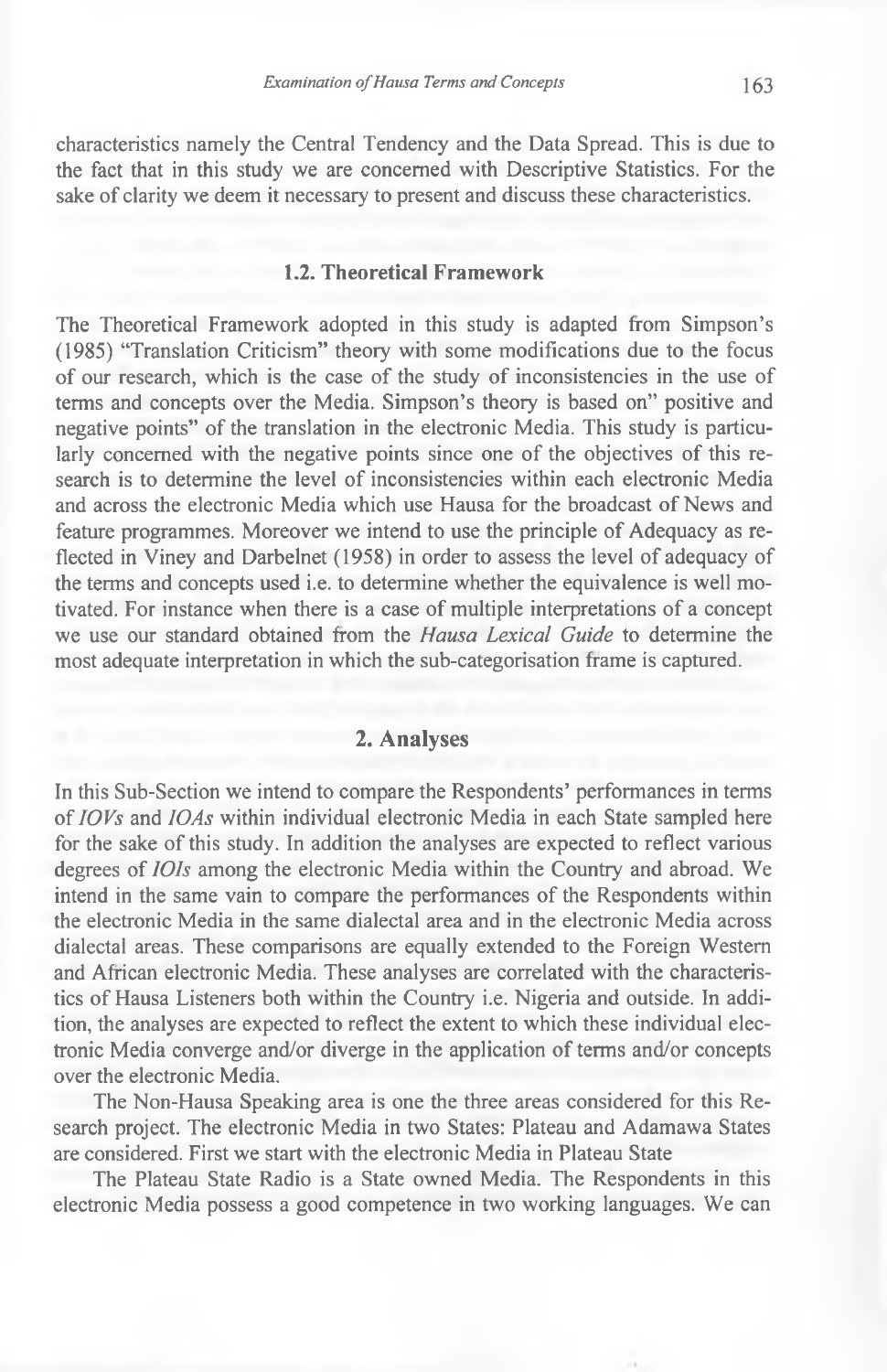observe that in this electronic Media the ethnic composition of the Respondents is mixed. This means that some Respondents are not Hausa Native Speakers of Hausa. Since some Respondents are second language Speakers of Hausa, they may have some variations due to their socio-linguistic characteristics. It is interesting to note that the Respondents use *Kananci,* which is one of the Eastern Hausa dialects. *Kananci* is the dialect that possesses dynamism of spread. That is outside the main Hausa speaking it is mostly *Kananci,* which is used. The variety of *Kananci* used in this area may differ from the one used in the Hausa speaking area due to ethnolinguistic factors. The Respondents in this electronic Media possess educational background related to Mass Communication. From the Theories of Mass communication we can deduce that language considerations are not featured. Thus the Respondents who possess educational related to Mass Communication may not possess the linguistic expertise for Language Development with a view to efficiently convey information from SL to TL. The theories may help only in monolingual English environment.

The Mean of the Respondents in this electronic Media in terms of *IOVs* is 88.2. From the individual deviations of the Respondents we can deduce that two Respondents: B and C reflect performances below the central point while three Respondents: A, D and E reflect performances above the central point. The Standard Deviation is 39.71 while the Average Deviation is 17.76. The highest performance in terms of *IOVs* is reflected against the Respondent A while the lowest performance is reflected against the Respondent C. Thus the Dispersion Range of the respondents in terms of *IOVs* is 60. In terms of *IOAs* the Mean of the Respondents is 56.8. From the individual deviations in terms of *IOAs* we can deduce that three Respondents: A, C and E reflect performances below the central point while two Respondents: B and C reflect performances above the central point. The Standard Deviation of the Respondents in terms of *IOAs* is 39.71 while the Average Deviation is 17.76. The highest performance of the Respondents is reflected against the Respondent C while the lowest performance is reflected against the Respondent D. Thus the Dispersion Range of the Respondents in terms of *IOAs* is 60. The total scores of the Respondents in terms of *IOVs* constitute 60.82%. The total scores of the Respondents in terms of *IOAs* constitute 39.17%. From the percentages of performances of the Respondents we can deduce that the percentage of performances of the Respondents in terms of *IOVs* is greater than the percentage of performances in terms of *IOAs.* In terms of *IOCs* the percentage of performances of the Respondents constitute 7.17% while the percentage of performances of the Respondents constitute 92.82%. From these percentages of performances of the Respondents we can deduce that the percentage of performances of the Respondents in terms of *IOIs* is greater than the percentage of performances in terms of *IOCs.*

The Plateau Radio and Television (TV-section) is also a State owned electronic Media. Some of the Respondents in this electronic Media possess low per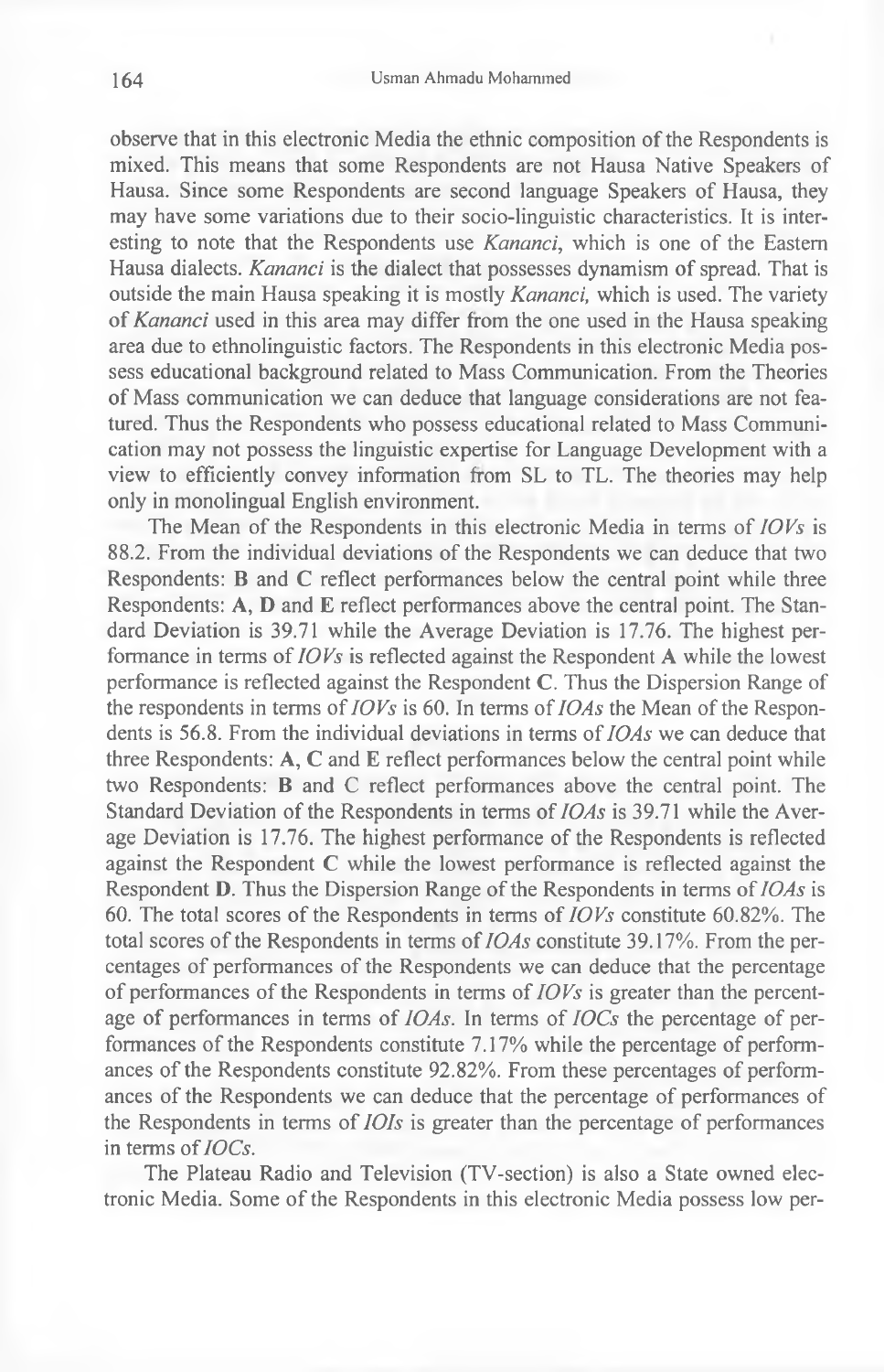formance in the language skills of the language of broadcast i.e. Hausa. This is a serious setback to the Hausa Language Development in the electronic Media. For an efficient Language Development for the purpose of Mass Communication, the Media Practitioners must not only be ambilingual but also fully equip with a formal training in linguistic thus to be able to manipulate the two working languages. As in the previous electronic Media, the Respondents in this electronic Media use *Kananci* in their renditions. It is interesting to note again that some Respondents are Second Language Speakers of Hausa. This would inevitably be the source of variations among the Respondents since the Second Language Speakers may not possess the same linguistic efficiencies with the Native Speakers of Hausa. In addition to the nature of the linguistic proficiency of the Respondents, it is observed that some Respondents have not received any formal training in Translation. It is also observed that the Respondents do not have educational backgrounds related to their profession. This may seriously endanger Hausa language Development in the electronic Media.

The Mean of the Respondents in terms of *IOVs* is 102. From the individual deviations of the Respondents in this electronic Media we can observe that the Respondent A reflects a performance, which is equal to the central point. The Respondent B reflects a performance above the central point. Two Respondents: C and D reflect performances below the central point. The Standard Deviation of the Respondents in terms of *IOVs* is 3 while the Average Deviation is 1.5. The highest performance in terms of *IOVs* is reflected against the Respondent B while the lowest performance is reflected against the Respondent C. Thus the Dispersion Range of the Respondents in terms of *IOVs* is 5. The Dispersion Range of the Respondents reveals that the performances of the Respondents in terms of *IOVs* are not wide apart. In terms of *IOAs* the Mean of the Respondents is 43. The individual deviations of the Respondents show that the Respondent A reflects a performance, which is equal to the central point. Two Respondents: C and D reflect performances above the central point. The Respondent **B** reflects performance below the central point. The Standard Deviation of the Respondents in terms of *IOAs* is 3 while the Average Deviation is 1.5. The highest performance in terms of *IOAs* is reflected against C. The lowest performance of the Respondents in terms of *IOAs* is reflected against the Respondent B. Thus the Dispersion Range of the Respondents in terms of *IOAs* is 5. The Dispersion Range in terms of *IOAs* shows also that the performances of the Respondents in terms of *IOAs* are not further apart. When we compare the Dispersion Range of the Respondents in Plateau State Radio with that of the Respondents in Plateau State Television we observe that the Dispersion Range of the Respondents in Plateau State Radio is wider than that of the Respondents in the Plateau State Television. This means that the performances of the Respondents in terms of *IOAs* in Plateau State Radio are further apart. The total performances of the Respondents in terms of *IOVs* constitute 70.34%. This percentage of performances in terms of *IOVs* is higher than that of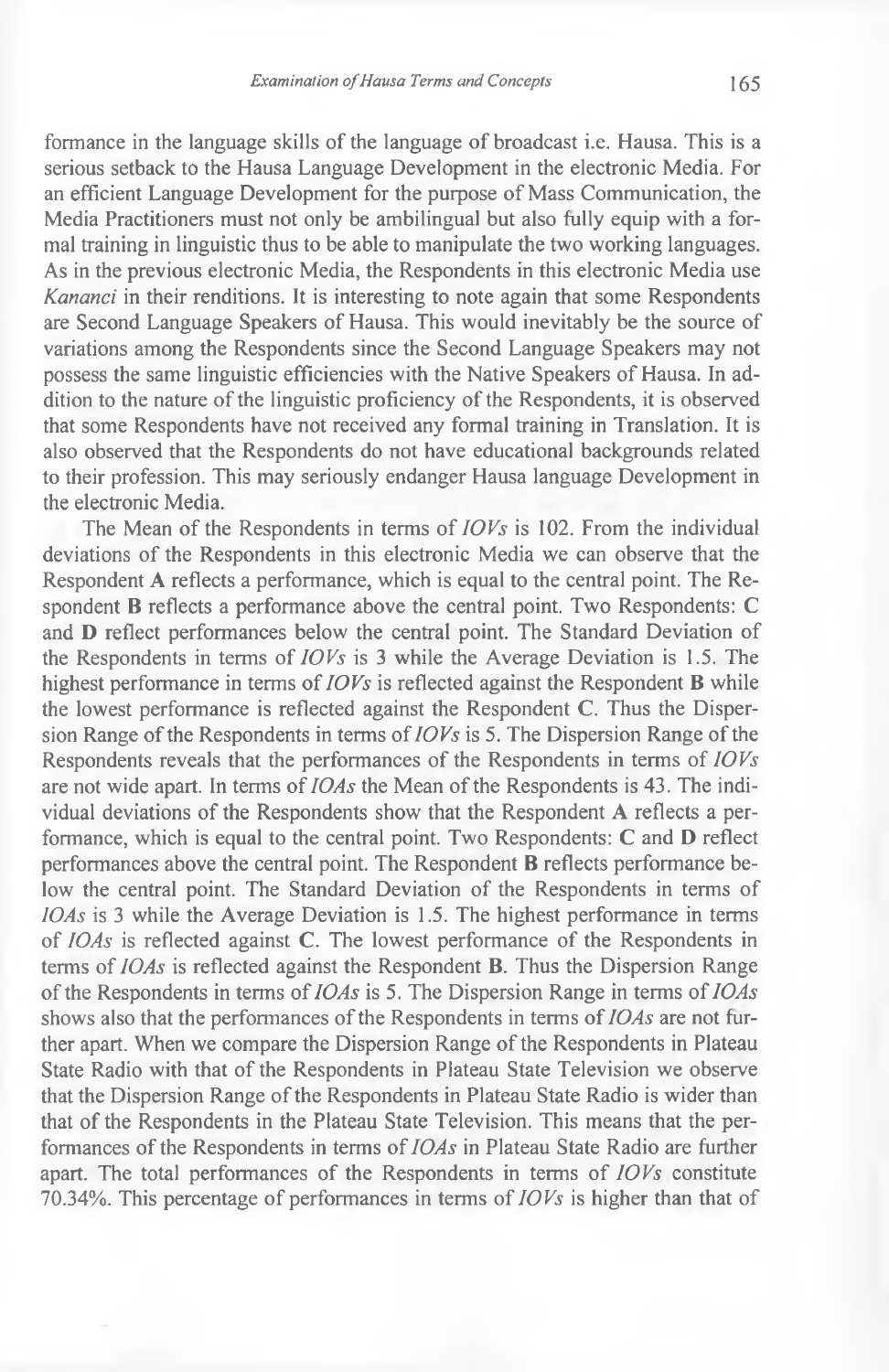the performances of the Respondents in Plateau State Radio. The total performances of the Respondents in terms *IOAs* constitute 29.65%. This percentage of performances in terms of *IOAs* is higher than that of the Respondents in Plateau State Radio. From the percentages of performances of the Respondents in Plateau State Television in terms of *IOVs* and *IOAs* we can deduce that the total performances of the Respondents in terms of *IOVs* are higher than their performances in terms of *IOAs.* In terms of *IOCs* the performances of the Respondents constitute 10.86%, which is higher than that of the performances of the Respondents in Plateau State Radio. In terms of *IOIs* the performances of the Respondents constitutes 89.13%, which is lower than that of the performances of the Respondents in the Plateau State Radio. From the percentages of performances of the Respondents in Plateau State Television in terms of *IOIs* and *IOCs* we deduce that the percentage of performances of the Respondents in terms of *IOIs* are higher than their performances in terms of *IOCs.*

The NTA-Jos is the only Federal owned electronic Media in the State. The Respondents in this electronic Media possess generally a good competence in the two working languages: English and Hausa in spite of the fact that some of them are not Hausa Native Speakers of Hausa. As in the previous electronic Media most of the Respondents in this electronic Media do not have any formal training in Translation. The lack of formal training may hamper their performance since most of them do not have educational backgrounds related to their own profession. It is unfortunate to note that educational background is not considered in the Media Industry. This is based on the general assumption associated with the profession that to be a Media practitioner one has to be fluent or conversant with the working language(s). Contrarily the profession needs more than being conversant with the working languages. That is in order to expand the language of broadcast constantly with a view to capture the most recent developments in various fields of human endeavours. This undertaking requires linguistic expertise in order to reach "legitimacy" in the renditions of information. The approach to Language Development may continue to vary due various factors. That is why it is necessary to have a Data Bank, which contains terms and concepts that may be used when need arises.

The Mean of the Respondents in this electronic Media in terms of *IOVs* is 76.25. The individual deviations of the Respondents reflect the fact that two Respondents: A and D reflect performances below the central point while the Respondents B and C reflect performances above the central point. The Standard Deviation of the Respondents in terms of *IOVs* is 39.5 and the Average Deviation is 19.75. The highest performance in terms of *IOVs* in this electronic Media is reflected against the Respondent B while the lowest performance is reflected against the Respondent A. Thus the Dispersion Range of the Respondents in terms of *IOVs* is 66. The Dispersion Range of the Respondents in this electronic Media is wider than that of the Respondents in the Plateau State Radio and shorter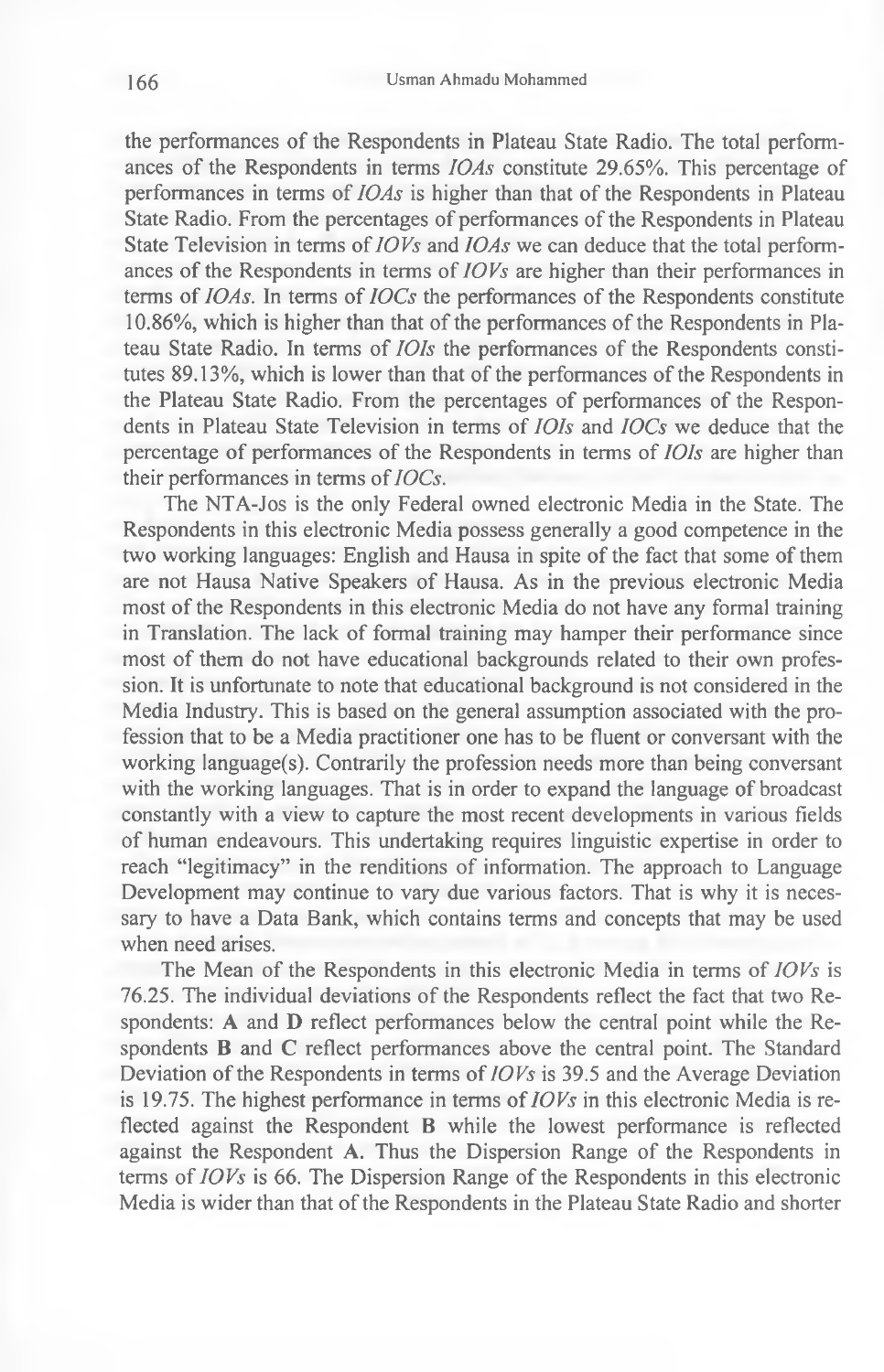than that of the Respondents in the Plateau State Television. These Dispersion Ranges determine the variations of the individual Respondents within the electronic Media and across the electronic Media. The wider the Dispersion Range the wider the difference in the performances of the Respondents and the shorter the Dispersion Range the shorter the difference in the performances of the Respondents. In terms of *IOAs* the Mean of the Respondents is 68.75. The individual deviations in terms of *IOAs* show that two Respondents: A and D reflect performances above the central point and two Respondents: B and C reflect performances below the central point. The Standard Deviation of the Respondents in terms of *IOAs* is 39.5 and the Average Deviation is 19.75. The highest performance in terms of *IOAs* is reflected against the Respondent A while the lowest performance is reflected against the Respondent B. Thus the Dispersion Range of the Respondents in terms of *IOAs* is 66. The Dispersion Range of the Respondents in this electronic Media is wide. This shows the wide gap between the performances of the Respondents in terms of *IOAs.* The Dispersion Range of the Respondents in this electronic Media is wider than that of the Respondents in the Plateau State Radio and shorter than that of the Respondents in Plateau State Television. These Dispersion Ranges equally show the differences in the performances of the Respondents in terms of *IOAs*. The total scores of the Respondents in terms of *IOVs* constitute 52.58% while the total scores of the Respondents in terms of *IOAs* constitute 47.41%. From the percentages of performances of the Respondents we can deduce that the percentage of performances of the Respondents in terms of *IOVs* is higher than the percentage of their performances in terms of *IOAs.* In terms of *IOCs* the performance of the Respondents constitute 12.06% while in terms of *IOIs* the performance of the Respondents constitute 87.93%. These percentages reflect the fact that the performances of the Respondents in terms of *IOIs* are higher than their performances in terms of *IOCs.*

We have observed various degrees of performances of the Respondents in various electronic Media in the State in terms of *IOVs, IOAs, IOCs* and *IOIs.* These performances reflect various realities. We can observe for instance that in terms of *IOVs* the highest percentage of performances is reflected against the Plateau State Television seconded by the Plateau State Radio then followed by the NTA-Jos. While in terms of *IOAs* the highest percentage of performances is reflected against the NTA-Jos seconded by the Plateau State Radio and then followed by the Plateau State Television. In terms of *IOCs* the highest percentage of performances is reflected against the NTA-Jos seconded by the Plateau State Television and then followed by the Plateau State Radio. In terms of *IOIs* the highest percentage of performances is reflected against the Plateau State Radio seconded by the Plateau State Television and then followed by the NTA-Jos.

The Hausa Listeners/Viewers in this State have lower percentages of listening frequencies than the Hausa Listeners/Viewers in other State. This is because most of them are bilingual who may listen to News and feature programmes in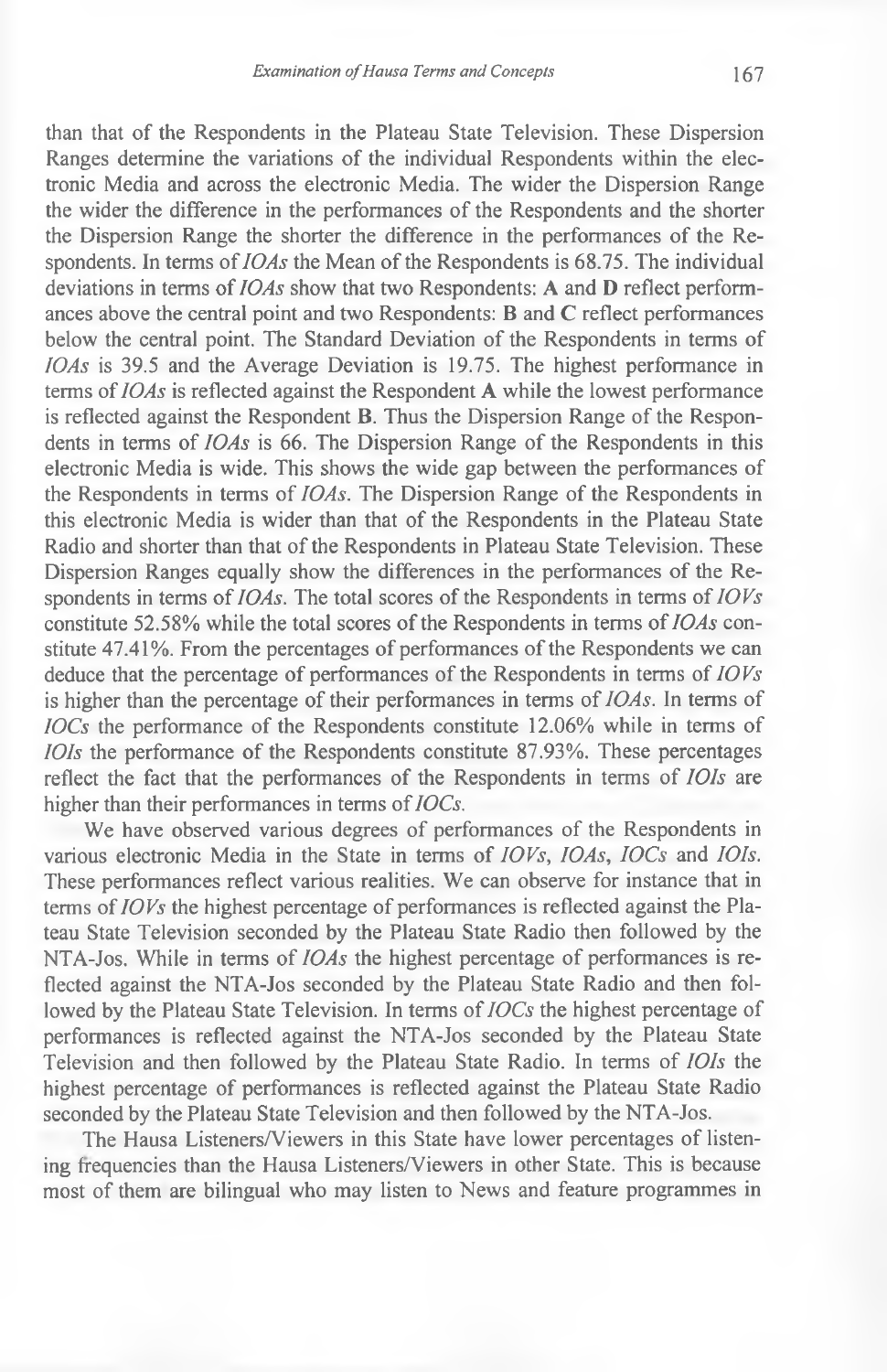other language(s). The Media preferences of the Listeners/Viewers in the State vary according to programmes. A higher percentage of Listeners/Viewers prefer to listen/view Hausa and English programmes. Another higher percentage is registered for Listeners/Viewers who prefer to English programmes over the Television and Hausa programmes over the Radio. A relatively lower percentage of Listeners/Viewers prefer to listen to Hausa programmes over both Television and Radio. It is observed that the Listeners/Viewers listen/watch (to) various electronic Media outside the State including the Western electronic Media that broadcast in Hausa. The percentage of Listeners of Western electronic Media that broadcast in Hausa is quite high as observed with Listeners/Viewers in other States. This may be due to the linguistic efficiency of the Broadcasters. Most of the Listeners/Viewers are Non-Native Speakers of Hausa and they have acquired the language i.e. Hausa in various States. These evidences need to be taken care of in the processes of Hausa Expansion and Development especially in the electronic Media where the proliferation of terms and concepts is on the increase.

Adamawa State is one of the two States sampled here to represent the Non-Hausa Speaking area. The Respondents possess a good linguistic competence in spite of the fact that some of them are Hausa Native Speakers of Hausa and others are not. It is observed that in this area the Respondents are Second Language Speakers of Hausa and they use *Kananci,* which is one the Eastern Hausa dialects. Though some the Respondents have received formal training in Translation some others have not received formal training. Language Development especially for the purpose of Mass Communication needs concerted efforts where all the participants are supposed to be linguistically efficient and proficient. The problem is not only the nature of the language of the Respondents but also the absence of linguistic techniques needed to render certain terms and/or concepts from the SL and the TL.

The Mean of the Respondents in this electronic Media in terms of *IOVs* is 92.25. The individual deviations of the Respondents in this electronic Media in terms of *IOVs* reflect the fact that three Respondents: A, B and C reflect performances above the central point while only the Respondent D who reflects performance below the central point. The Standard Deviation of the Respondents is 30.25 and the Average Deviation is 15.12. The highest performance in terms of *IOVs* is reflected against the Respondent B while the lowest performance is reflected against the Respondent D. Thus the Dispersion Range of the Respondents in terms of *IOVs* is 45. In terms of *10As* the Mean of the Respondents is 52.75. The individual deviations of the Respondents in terms of *IOAs* show that three Respondents: A, B, and C reflect performances below the central point and the Respondent D reflects performance above the central point. The Standard Deviation of the Respondents in terms of *IOAs* is 30.25 and the Average Deviation is 15.12. The highest performance in terms of *IOAs* is reflected against the Respondent D while the lowest performance is reflected against the Respondent B. The Disper-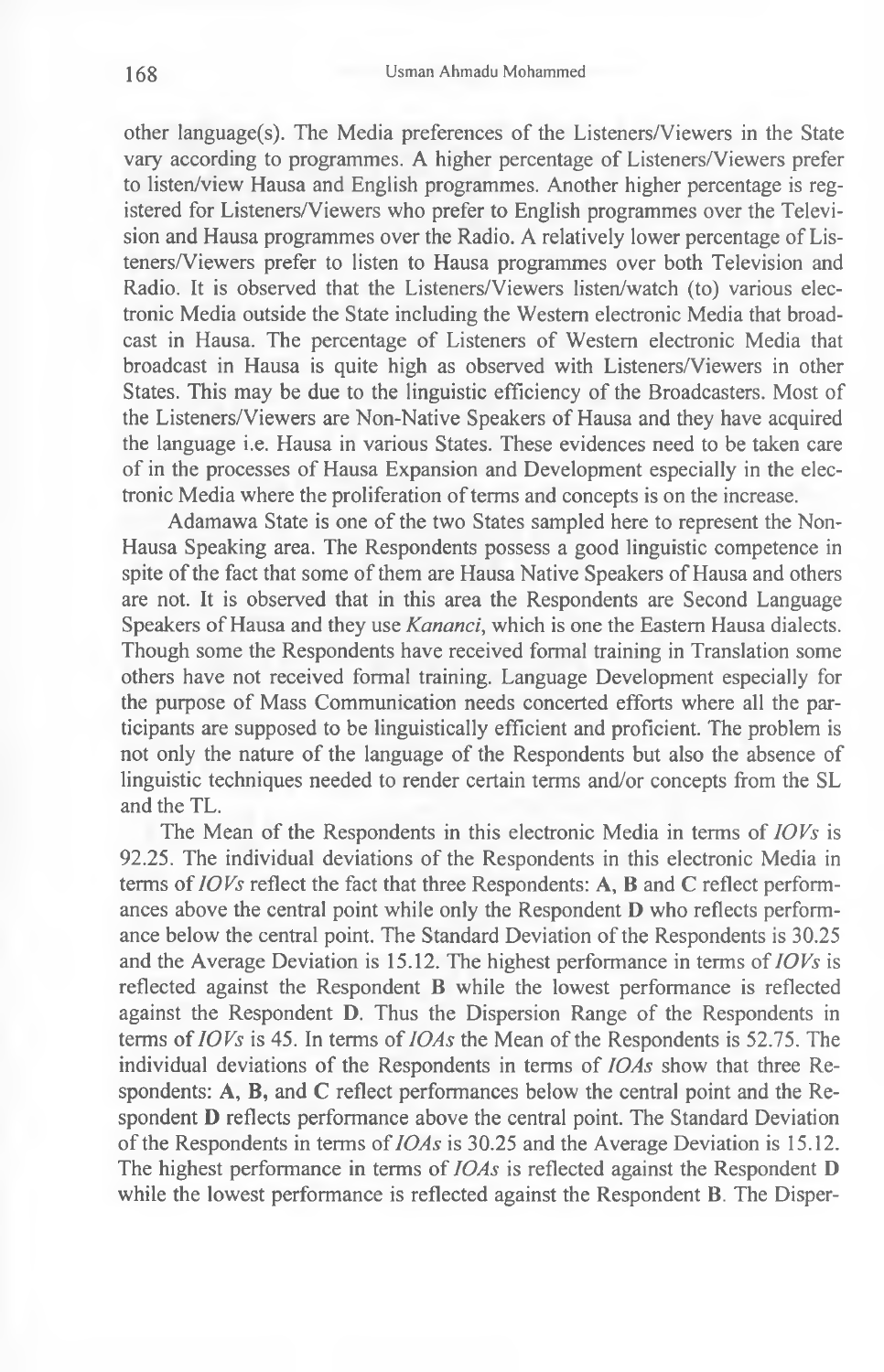sion Range of the Respondents in terms of *IOAs* is 45. The total performances of the Respondents in terms of *IOVs* constitute 63.62% while the total performances of the Respondents in terms of *IOAs* constitute 36.37%. From the percentages of performances of the Respondents we can observe that the percentage of performances of the Respondents in terms of *IO Vs* is higher than the percentage of their performances in terms of *IOAs.* In terms of *IOCs* the total performances of the Respondents constitute 3.62% while the percentage of performances of the Respondents in terms of *IOIs* constitute 96.37%. From these percentages of performances we can deduce that the percentage of performances of the Respondents in terms of *IOIs* is higher than the percentage of their performances in terms of *IOCs.*

The ATV-Yola is also a State owned electronic Media. The Respondents in the electronic Media possess also a good linguistic competence in spite of the fact that most of them are not Hausa Native Speakers of Hausa. It is interesting to note that the minority tribes of the State are becoming Hausa by virtue of their linguistic acquisition. Interestingly enough is the nature of the language acquired. The Respondents use *Kananci* in their renditions. Perhaps *Kananci* is the variety they acquired because *Kananci* due to its association with trade is the variety that spreads. One obvious thing is that the type of *Kananci* they use may be different from the one used for instance within the Eastern Hausa dialect area. It appears that varieties of Hausa are coming up especially in Non-Hausa Speaking area. Thus Hausa Language expansion and Development may take these linguistic realities. The environment where the language i.e. Hausa is acquired seriously influence its use over the electronic Media. As observed earlier the linguistic competence per se is not the enough to prevent variations and/or inadequacies in the uses of terms and concepts. The linguistic competence has to be accompanied by linguistic expertise, which would permit the Hausa Broadcasters/Editors to address the linguistic needs in the electronic Media. In addition the Respondents need to possess educational backgrounds related to their profession. Unfortunately the Respondents in this electronic Media as their counter-part in other electronic Media do not possess educational backgrounds related to their profession. The point here is that the subsequent formal training that the Hausa Broadcasters/ Editors would undergo will be based on their educational backgrounds. This may be due to the carefree attitude of the Media practitioners towards the Broadcasting Industry.

The Mean of the Respondents in this electronic Media in terms of *IOVs* is 75.8. From the individual deviations of the Respondents in terms of *IOVs* we can deduce that two Respondents: A and C reflect performances below the central point while three Respondents: B, D and E reflect performances above the central point. The Standard Deviation of the Respondents in terms of *IOVs* is 35.41 while the Average Deviation is 15.84. In terms of *IOAs* the Mean of the Respondents is 69.2. The individual deviations of the Respondents in terms of *IOAs* reflect the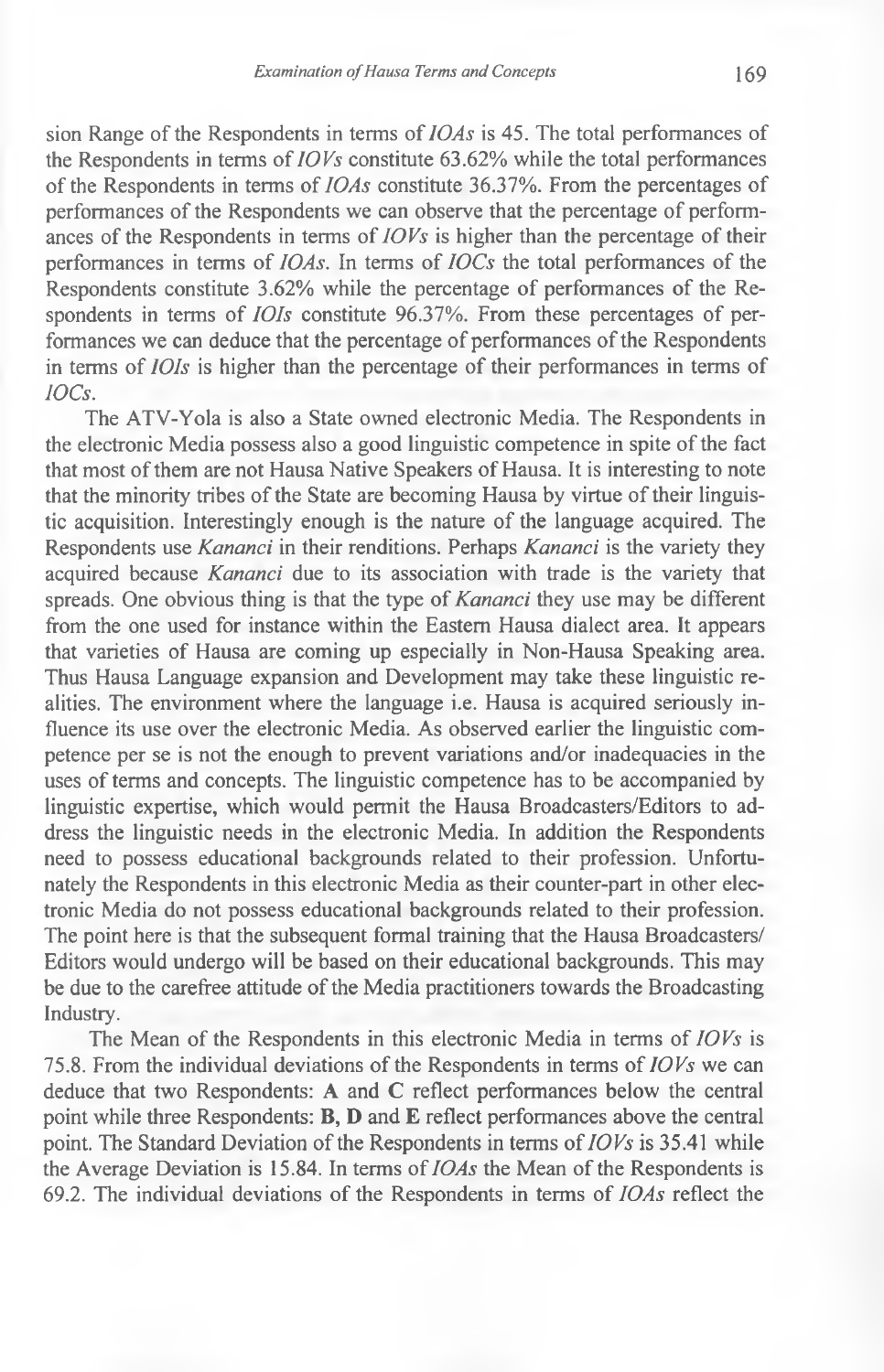fact that three Respondents: B, D and E reflect performances below the central point and two Respondents: A and C reflect performances above the central point. The Standard Deviation of the Respondent in terms of *IOAs* is 35.41 and the Average Deviation is 15.84. The highest performance in terms of *IOAs* is reflected against the Respondent A while lowest performance is reflected against the Respondent D. Thus the Dispersion Range of the Respondents in terms of *IOAs* is 61. The total performances of the Respondents in terms of *IOVs* constitute 52.27% while the total performances of the Respondents in terms of *IOAs* constitute 47.72%. From the percentages of performances of the Respondents we can deduce that the percentage of performance of the Respondents in terms of *IOVs* are higher than the percentage of their performances in terms of *IOAs.* When we consider this electronic Media with the ABC-Yola we can observe that the percentage of performances of the Respondents in the ABC-Yola in terms of *IOVs* is higher that of the Respondents in ATV-Yola. In terms of *IOAs* the percentage of performances of Respondents in ATV-Yola is than the percentage of performances in ABC-Yola. In terms of *IOCs* the percentage of the Respondents constitute 7.17% while in terms of *IOIs* the percentage of the Respondents constitute 92.82%. From these percentages of performances of the Respondents we can deduce that the percentage of performances of the Respondents in terms of *IOIs* is higher than the percentage of their performances in terms of *IOAs.* When we consider these percentages of performances of the Respondents with those of the ABC-Yola, we can deduce that the percentage of performances of the Respondents in ATV-Yola in terms of *IOCs* is higher than the percentage of performances of the ABC-Yola. In terms of *IOIs* the percentage of performances of the Respondents in ABC-Yola is higher than the percentage of performances of Respondents in ATV-Yola.

The NTA-Yola is the only Federal electronic Media in the State. The Respondents in this electronic Media as the Respondents in other electronic Media possess a good competence in the two working languages i.e. Hausa and English. Comparatively their competences in English are higher than their competences in Hausa. As we have pointed out above there is the need for the Broadcasters/Editors to be ambilingual i.e. to be able to use the two languages equally and efficiently well. This is with a view to properly conceptualise the terms and/or concepts in the SL and then put it accurately and adequately in the TL. In addition to being Non-Native Speakers of Hausa some Respondents in this electronic Media possess educational background un-related to their profession. As we have observed, there are high risks of variations and inadequacies among the Hausa Broadcasters/Editors due to the fact they possess educational backgrounds un-related to their profession. The linguistically uni-focal nature of Mass Communication Theories may be the cause of the lack of considerations to language issues in the electronic Media. Most of the Mass Communication Theories do not reflect linguistic issues. This led to the fact in all the electronic Media there are no sections of Language Development.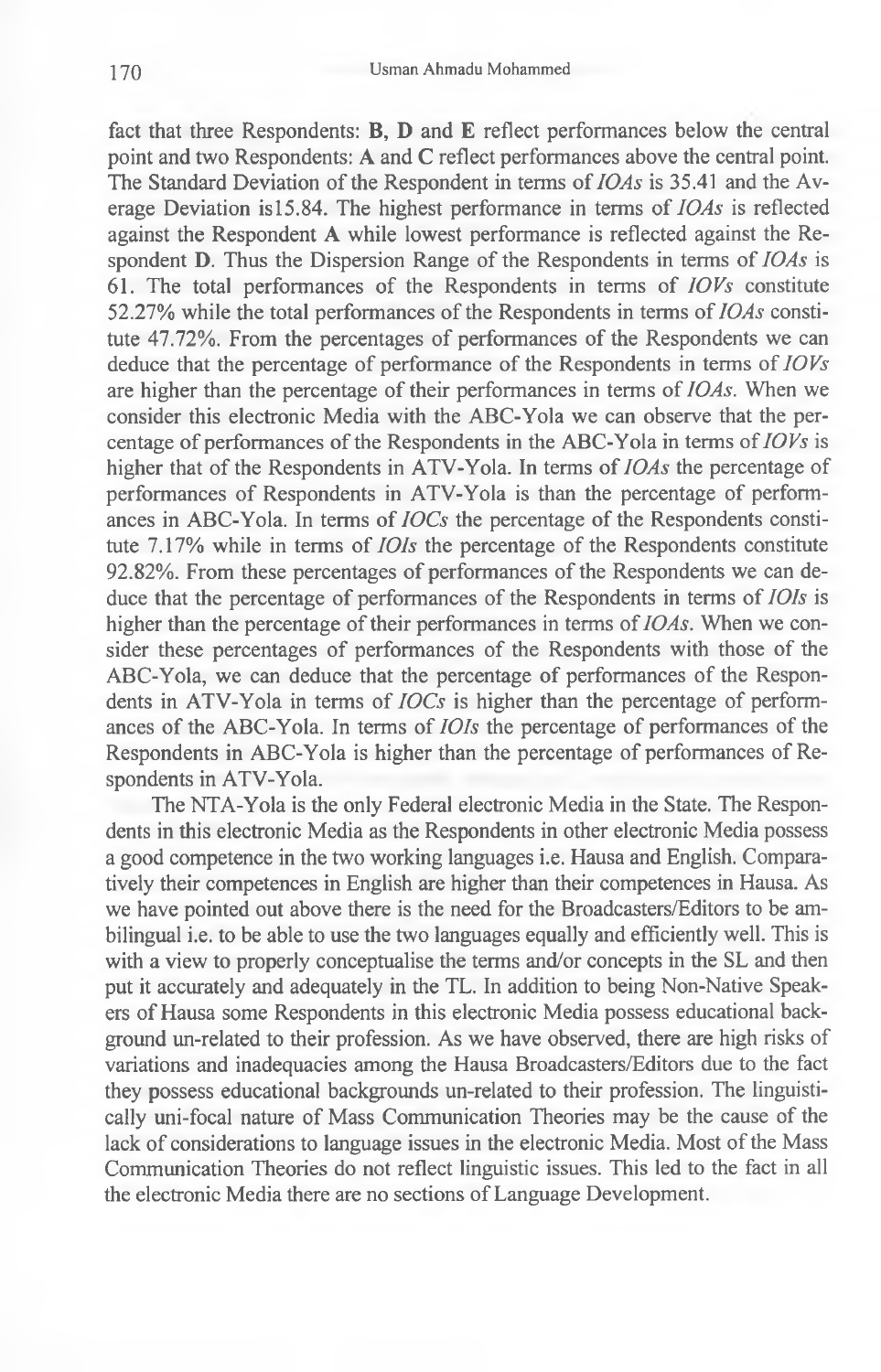The Mean of the Respondents in this electronic Media in terms of *IOVs* is 99. The individual deviations of the Respondents in terms of *IOVs* show that three Respondents: A, B and D reflect performances above the central point and the Respondent C reflects performance below the central point in terms of *IOVs.* The Standard Deviation of the Respondents is 19 while the Average Deviation is 9.5. From the individual deviations of the Respondents in terms of *IOVs* we can deduce that the highest performance in terms of *IOVs* is reflected against the Respondent D while the lowest performance is reflected against the Respondent C. Thus the Dispersion Range of the Respondents in terms of *IOVs* is 27. In terms of *IOAs* the Mean of the Respondents is 46. Thus the individual deviations of the Respondents in terms of *IOAs* reflect the fact that three Respondents A, B and D reflect performances below the central point while the Respondent C reflect performance above the central point. The Standard deviation of the Respondents in terms of *IOAs* is 19 while the Average deviation is 9.5. From the individual deviations of the Respondents in terms of *IOAs* we can observe that the highest performance in terms of *IOAs* is reflected against the Respondent C and the lowest is reflected against the Respondent D. Thus the Dispersion Range of the Respondents in terms of *IOAs* is 27. The total performances of the Respondents in terms of *IOVs* constitute 68.27%. The total performances of the Respondents in terms of *IOAs* constitute 31.72%. From the percentages of the performances of the Respondents we can observe that the percentage of performances of the Respondents in terms of *IOVs* is higher than the percentage of their performances in terms of *IOAs.* In terms of *IOCs* the performances of the Respondents constitute 12.06% while the percentage of their performances in terms of *IOIs* constitute 87.93%. From these percentages of performances of the Respondents we can conclude that the percentage of performances of the Respondents in terms of *IOIs* is higher than the percentage of their performances in terms of *IOCs.*

When we consider the percentages of performances in all the electronic Media in the State in terms of *IOVs, IOAs, IOCs* and *IOIs* we can observe that: in terms of *IOVs* the highest percentage of performances of the Respondents is reflected against the NTA-Yola seconded by the ABC-Yola and followed by the ATV-Yola, in terms of *IOAs* the highest percentage of performances of the Respondents is reflected against the ATV-Yola seconded by the ABC-Yola and followed by the NTA-Yola, in terms of *IOCs* the highest percentage of performances of the Respondents is reflected against the NTA-Yola seconded by the ATV-Yola and then followed by ABC-Yola, in terms of *IOIs* the highest percentage of performances of the Respondents is reflected against the ABC-Yola seconded by the ATV-Yola and then followed by the NTA-Yola.

Considering now the electronic Media in the terms of *IOVs, IOAs, IOCs* and *IOIs* of the Respondents in the Non-Hausa Speaking area we can observe several realities, which project the picture of the Hausa Broadcasters/Editors in uses of terms and concepts. In terms of *IOVs* the highest percentage of performances of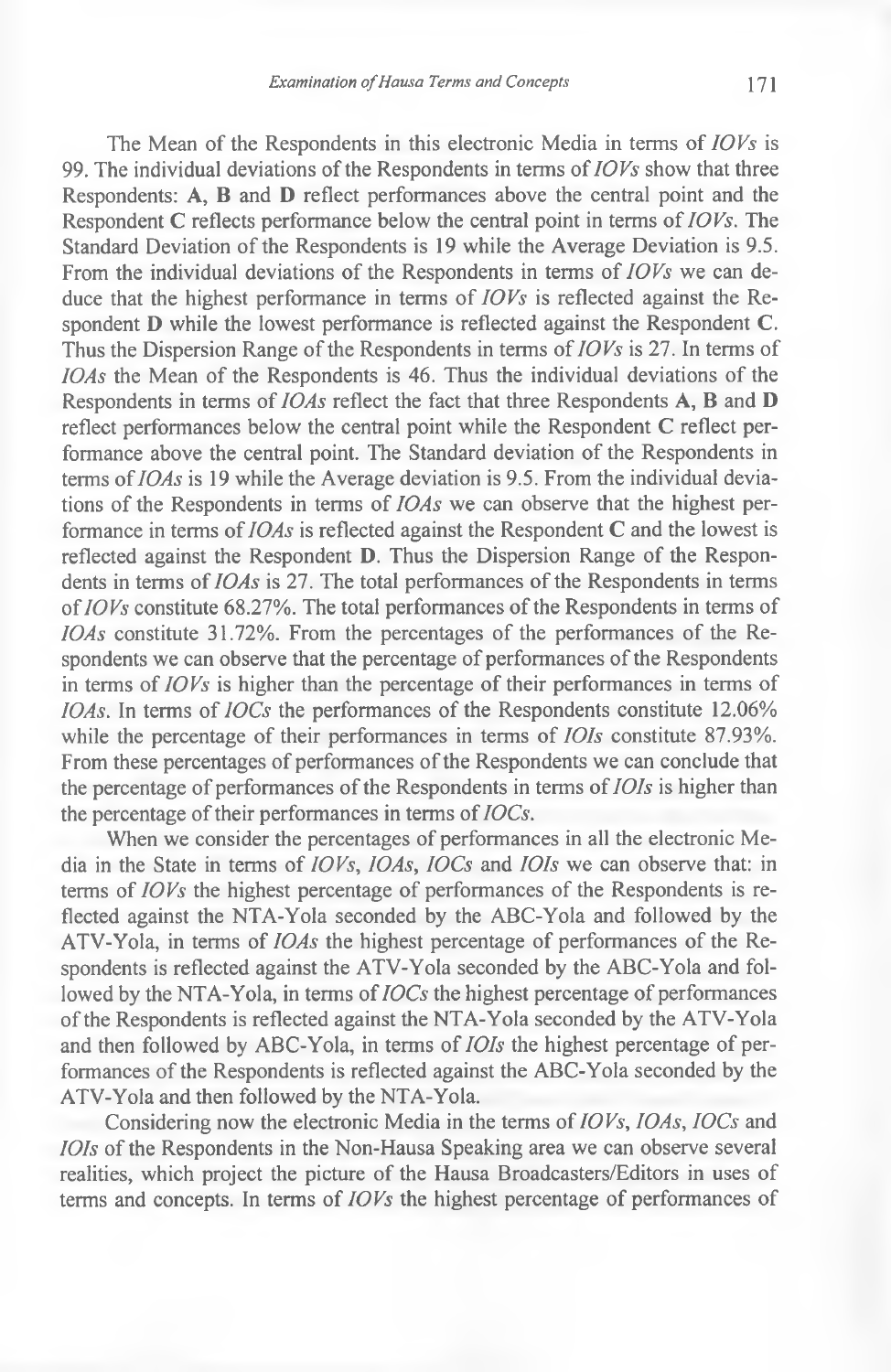the Respondents is reflected against the Plateau State Television with 70.34% seconded by the NTA-Yola with 68.27% followed by the ABC-Yola with 63.62% then the Plateau State Radio with 60.82% then the NTA-Jos with 52.58% then the ATV-Yola with 52.27%. In terms of *IOAs* the highest percentage of performances of the Respondents is reflected against the ATV-Yola with 47.72% seconded by the NTA-Jos then followed by Plateau State Radio with 39.17% then the ABC-Yola with 36.37% then the NTA-Yola with 31.72% and then the Plateau State Television with 29.65%. In terms of *IOCs* the highest percentage of performances of the Respondents is reflected against the NTA-Jos and the NTA-Yola with both 12.06% followed by the Plateau State Television with 10.86% then the Plateau State Radio and ATV-Yola with both 7.17% then the ABC-Yola with 3.62%. In terms of *101s* the highest percentage of performances of the Respondents is reflected against the the ABC-Yola with 96.37% seconded by the Plateau State Radio and the ATV-Yola with both 92.82% followed by the Plateau State Television with 89.13% then the NTA-Jos and NTA-Yola with both 87.93%.

The Hausa Listeners/Viewers in the Non-Hausa Speaking area show high preference to Western Media that broadcast in Hausa. This may be related to the presentations of Hausa programmes in these electronic Media. We can observe that the percentage of Male Hausa Listeners/Viewers is generally higher than the percentage of female Hausa Listeners/Viewers in both States. We can further observe that the percentage of female Hausa Listeners/Viewers in Adamawa State is lower than the percentage of female Hausa Listeners/Viewers in Plateau State. This may be due to the high degree of awareness among the female Hausa Listeners/Viewers in Plateau State than in Adamawa State. The electronic Media preferences in the two States vary depending on the programmes. For instance there is high percentage of Hausa Listeners/Viewers who prefer Listen/watch Television and/or Radio in the two States. The percentage of these Hausa Listeners is higher in Plateau State than in Adamawa State. There is considerable percentage of Hausa Listeners/Viewers, who misunderstand Hausa terms and concepts over the electronic Media. This shows that Hausa Language Development over the electronic Media in these States do not reflect the linguistic competence of the Listeners/Viewers. There are also instances that the Listeners/Viewers learn some Hausa terms and concepts over the electronic Media. We can observe that the Hausa Listeners/Viewers in these States have leant the language i.e. Hausa in two areas: a) the Eastern Hausa dialect area like Kano, Kaduna etc. and b) the Non-Hausa Speaking area like Adamawa, Nassarawa Yobe etc. It is also interesting to note that the Listeners/Viewers in these States have not learnt the language in the Western Hausa dialect area. This may be the reason why the Eastern Hausa dialect spreads in the Non-Hausa Speaking area. Since the electronic Media is aimed at reaching the entire Hausa speaking communities both in endoglottic and exoglottic areas, there is a need of taking into account the variations of Hausa as a result of social factors especially aside the Hausa speaking areas.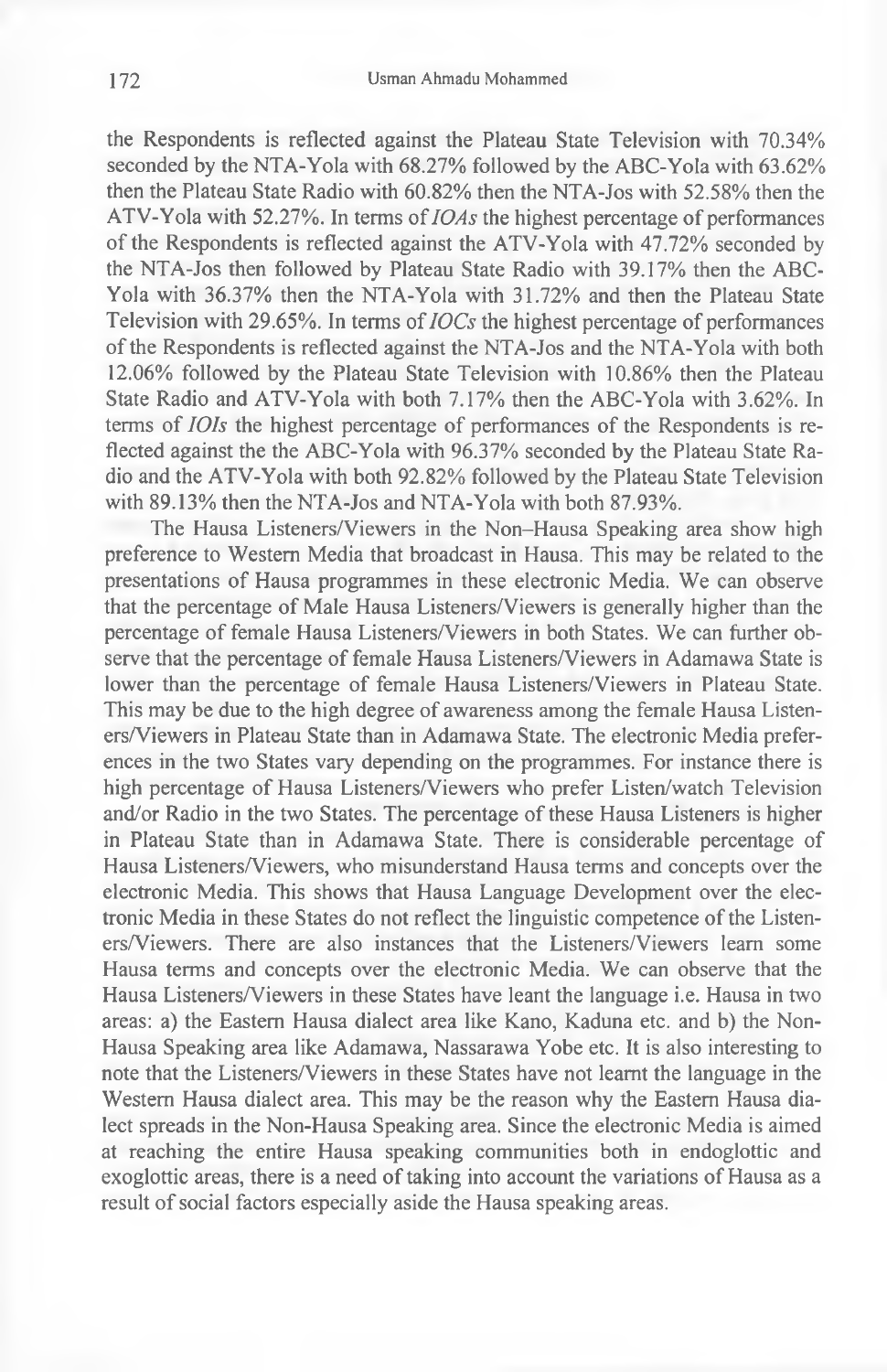#### **3. Summary**

We have observed various degrees performances in terms of *IO Vs, 10As, IOCs* and *IOIs* of Respondents in the electronic Media in the Non-Hausa Speaking area. Comparing the percentages of performances of the Respondent in the all the electronic Media here considered in terms of *IOVs* we can observe that the highest percentage of performances of the Respondents is reflected against the Plateau State Television with 70.34% then the NTA-Yola with 68.27% then the ABC-Yola with 63.62% then the Plateau State Radio with 60.82% then the NTA-Jos 52.58% then the ATV-Yola with 52.27% We can observe various percentages of performances in terms of *IOVs* that vary from one electronic Media to another. We can observe that sixteen electronic Media reflect percentages of performances in terms of *IOVs* above fifty per cent. The highest percentages of performances are reflected against the African electronic Media i.e. the electronic Media from the electronic Media in the neighbouring Countries of Niger and Cameroon Republics. There are eight electronic Media, which reflect percentages of performances in terms of *IOVs* below fifty per cent. Apart the two African electronic Media, which reflect the highest percentage above fifty per cent, there are four electronic Media from the Western Hausa dialect area, four electronic Media from the Eastern Hausa dialect area and six electronic Media from the Non-Hausa Speaking area. Among the electronic Media that reflect percentages of performances in terms of *IOVs* below fifty per cent there are two Western electronic Media, four electronic Media from the Eastern Hausa dialect area and two from the Western Hausa dialect area. In terms of *IOAs* the highest percentage of performances is reflected against the BBC-Hausa service with 84.55% followed by the VOA-Hausa service with 79.31% then the NTA-Sokoto 61.1% then the KSMC-Kaduna with 58.52% then the Kano State Radio with 53.67% then the NTA-Kano with 52.45% then the FRCN-Kaduna with 51.49% then the Katsina State Television with 51.31% then the NTA-Kaduna with 49.82% then the ATV-Yola with 47.72% then the NTA-Jos with 47.41% then the KSTV-Kaduna with 47.31% then the CTV-Kaduna with 47.03% then the NTA-Katsina with 42.87% then the Sokoto State Television with 41.49% then the Plateau State Radio with 39.17% then the Rima Radio-Sokoto with 36.55% then the ABC-Yola with 36.37% then the Katsina State Radio with 36.13% then the NTA-Yola with 31.72% then the Plateau State Television with 29.65% then the DITV-Kaduna with 26.89% then the *Radio Television Nationale du Niger* with 12.96% and then lastly the *Radio Diffusion Nationale de Garoua.* From the percentages of performances in terms of *IOAs* of the electronic Media, which reflect percentages of performances above fifty per cent we can observe that the there are eight electronic Media from which there are: two Western Media that reflect the highest percentages of performances in terms of *IOAs,* two electronic from the Western Hausa dialect are and four from the Eastern Hausa dialect area. There are sixteen Media electronic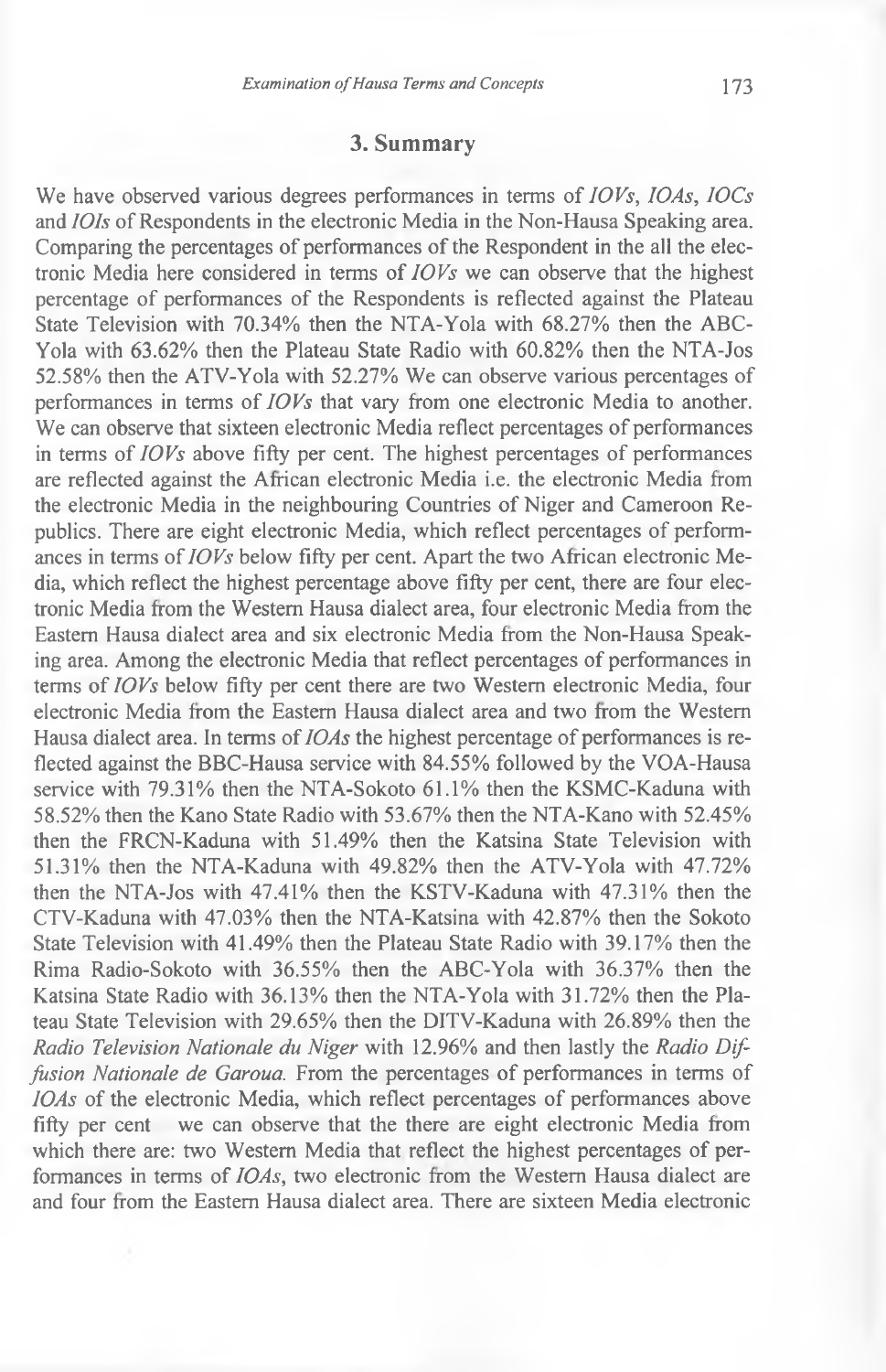Media that reflect percentages of performances below fifty per cent out which there are two from the African electronic Media, six from the Non-Hausa Speaking area, four from the Eastern Hausa dialect area and four from the Western Hausa dialect area. In terms of *IOCs* the highest percentage of performances is reflected against the BBC-Hausa service with 92.96% then followed by the VOA-Hausa service with 90.06% then followed by three electronic Media: the DITV-Kaduna, the NTA-Yola and NTA-Jos with 12.06% each then followed by the Plateau State Television with 10.86% then followed by two electronic Media: the Katsina State Television and the NTA-Sokoto with 7.72% each then the NTA-Kano with 7.70% then followed by two electronic Media: the ATV-Yola and the Plateau State Radio with 7.17% each then followed by the CTV-Kano with 5.65% then the Kano State Radio with 4.71% then the Katsina State Radio with 4.41% then the NTA-Kaduna with 4.31% then the Rima Radio with 4.27% then the NTA-Katsina with 3.67% then the ABC-Yola with 3.62% then the KSMC-Kaduna with 3.56% then the KSTV-Kaduna with 2.62% then the *Radio Television Nationale du Niger* with 2.06% then the FRCN-Kaduna with 1.72% then the *Radio Diffusion Nationale de Garoua* with 1.51% then lastly the NTA-Sokoto with 1.26%. From the percentages of performances in terms of *IOCs* we can deduce that apart from the two Western electronic Media i.e. the BBC-Hausa service and the VOA-Hausa, none of the electronic Media reflect a percentage of performances above fifty per cent. We can further observe that in spite of the low percentages of performances in terms of *IOCs,* the electronic Media that reflect high percentages of performances in terms of *10As* are ranked low in terms of *IOCs* and those which reflect low performances in terms of *IOAs* are ranked high in terms of *IOCs.* In terms of *IOIs* the highest percentage of performances is reflected against the NTA-Sokoto with 98.73% followed by the *Radio Diffusion Nationale de Garoua* with 98.48% then the FRCN-Kaduna with 98.28% then the *Radio Television Nationale du Niger* with 97.93% then the KSTV-Kaduna with 97.36% then the KSMC-Kaduna with 96.44% then the ABC-Yola with 96.37% then the NTA-Katsina with 96.32% then the Rima Radio Sokoto with 95.72% then the NTA-Kaduna with 95.69% then the Katsina State Radio with 95.29 then the CTV-Kano with 94.35% then followed by two electronic Media: the Plateau State Radio and the ATV-Yola with both 92.82% each then the NTA-Kano with 92.30 then followed by two electronic Media: the Katsina State Television and the NTA-Sokoto with both 92.27% each then the Plateau State Television with 89.13% then followed by three electronic Media: the NTA-Jos, the NTA-Yola and the DITV-Kaduna then the VOA-Hausa service with 9.94% and then lastly the BBC-Hausa service with 7.04%. From the percentages of performances in terms of *IOIs* we can deduce that the electronic Media that reflect low percentages of performances in terms of *IOAs* are those, which reflect high percentages of performances in terms of *IOIs.* We can further posit that the electronic Media reflect higher percentages of performances in terms *IOAs* but lower percentages of performances in terms of *IOIs.*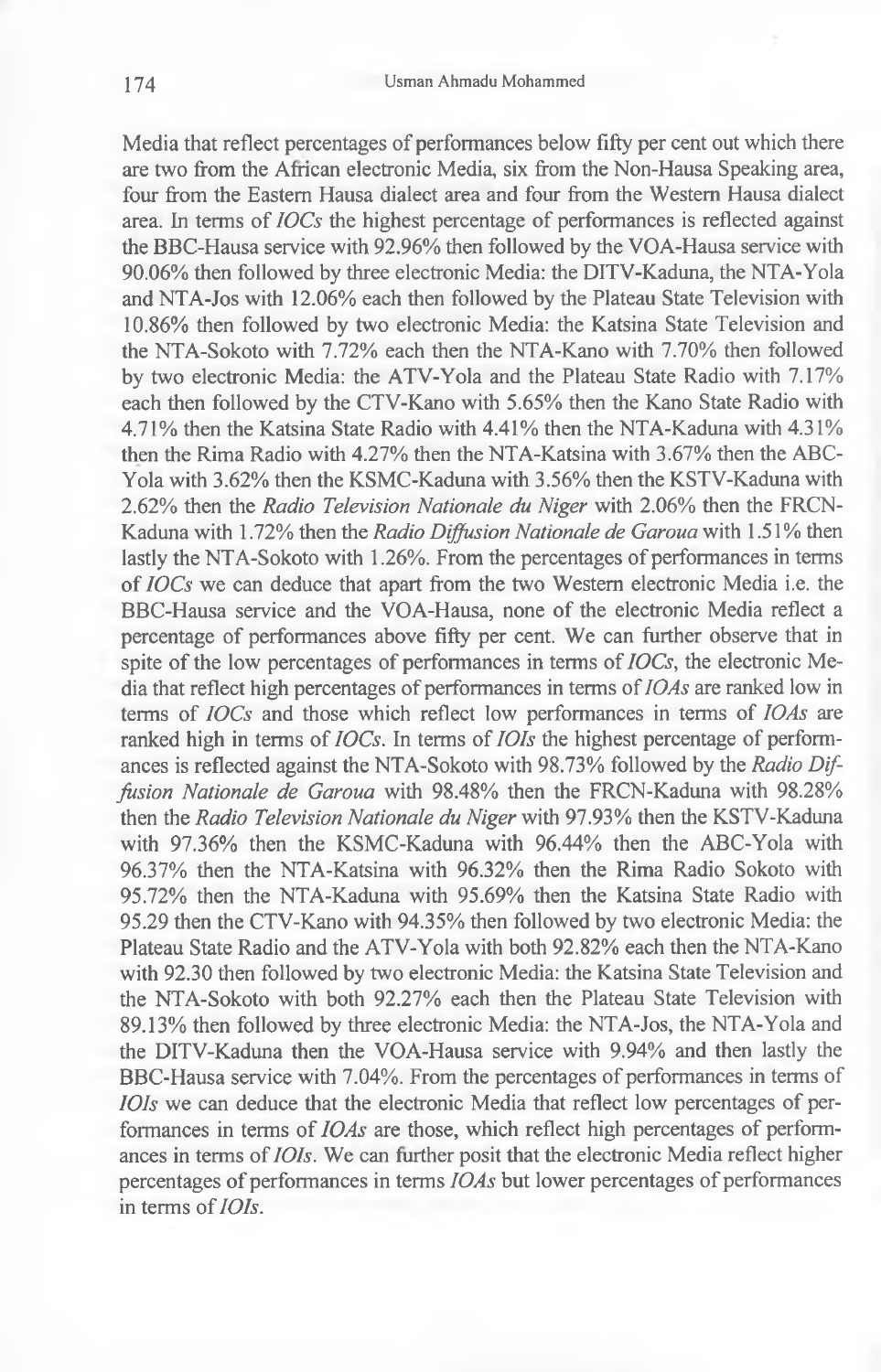The percentages of performances in terms of *IOVs, IOAs, IOCs* and *IOIs* of the electronic Media in the areas considered i.e. the Western Hausa dialect area, the Eastern Hausa dialect area, the Non-Hausa Speaking area and the Foreign Media reflect various realities in terms of the use of Hausa in the Nigerian electronic Media. These performances differ not only within the same dialectal area but also across areas. Many socio-linguistic factors contributed to these variations in the performances. Among these socio-linguistic factors we have dialectal and linguistic factors. These factors seriously affect the communicative competence of the language i.e. Hausa, on which Millions of Hausa Listeners/Viewers depend for "participatory Democracy" in this era of the globalisation trend.

#### BIBLIOGRAPHY (referring to the three articles)

- Abraham, R.C.; Mai Kano (1947): *Dictionary of the Hausa Language*. London: London University Press.
- Abubakar, A. (1983): *Generative Phonology and Dialect Variation: Study of Hausa Dialects.* Unpublished Ph.D. Thesis. University of London.
- Adamu, M. (1970): *The Hausa Factor in West African History.* Zaria & Ibadan: A.B.U. & O.U. Presses.
- Ahmed, U.; Daura, B. (1970): *An Introduction to Classical Hausa and the Major Dialects.* Zaria: NNPC.
- Ali, Adam Biu (1980): *A Comparative Analysis of Mass Media Use among three Ethnic groups in Nigeria (Hausa, Igbo, Yoruba).* PhD Thesis, Ohio University.
- Alkali, W.K. (1995): *Modernization of Kanuri Lexis in Selected Domain*. Unpublished M.A. Dissertation Dept. of Languages  $\&$  Linguistics. University of Maiduguri.
- Antia, B. (1992): Translating in the Electronic Media in Borno State. Sint Amandsberg (Belgium) Federation Internationale des Traducteurs (FIT). *Translatio,* XI/3:256-279.
- Antia, B.E. (1990): *Independence and Language Planning: An Investigation of Terminological Strategies in Nigerian Languages.* (Paper presented at 11<sup>th</sup> LAN Conference at Calabar in July 1990).
- Askira, Maryam, G. (1994): *A Linguistic Analysis of the Translation from English into Kanuri and Hausa by the Borno State Electronic Media.* Unpublished M.A. Dissertation, Dept, of Languages& Linguistics University of Maiduguri.
- Baldi, S. (1977): *Systematic Hausa Bibliography.* Rome: Institute Italo-Africano.
- Baldi, S. (1983): *Les Emprunts Arabes en Swahili et Haoussa.* Unpublished Dissertation Le Cercle. Etudes Africaines. Paris III.
- Bamgbose, Ayo (1978): Models of Communication in Multilingual States. West African Journal *o f Languages,* Maiduguri, vol. 3, pp. 60-65.
- Bamgbose, Ayo (1987): When is Language Planning not Language Planning? Journal of West Af*rican Languages,* Dallas, vol. 17/1, pp. 6-14.
- Brann, C.M.B. (1993): Democratisation of Language Use in Public Domains in Nigeria. *Journal* of Modern African Studies (Cambridge) 31/4, pp. 639-856.
- Greenberg, J. (1963): Some Universal of Language with Particular Reference to the Order of Meaningful Elements. In: Greenberg, J. (ed.): *Universals of Languages*. Cambridge: CUP.
- Greenberg, J. (1970): (3<sup>rd</sup> Edition). *The Languages of Africa*. The Hague: Mouton.